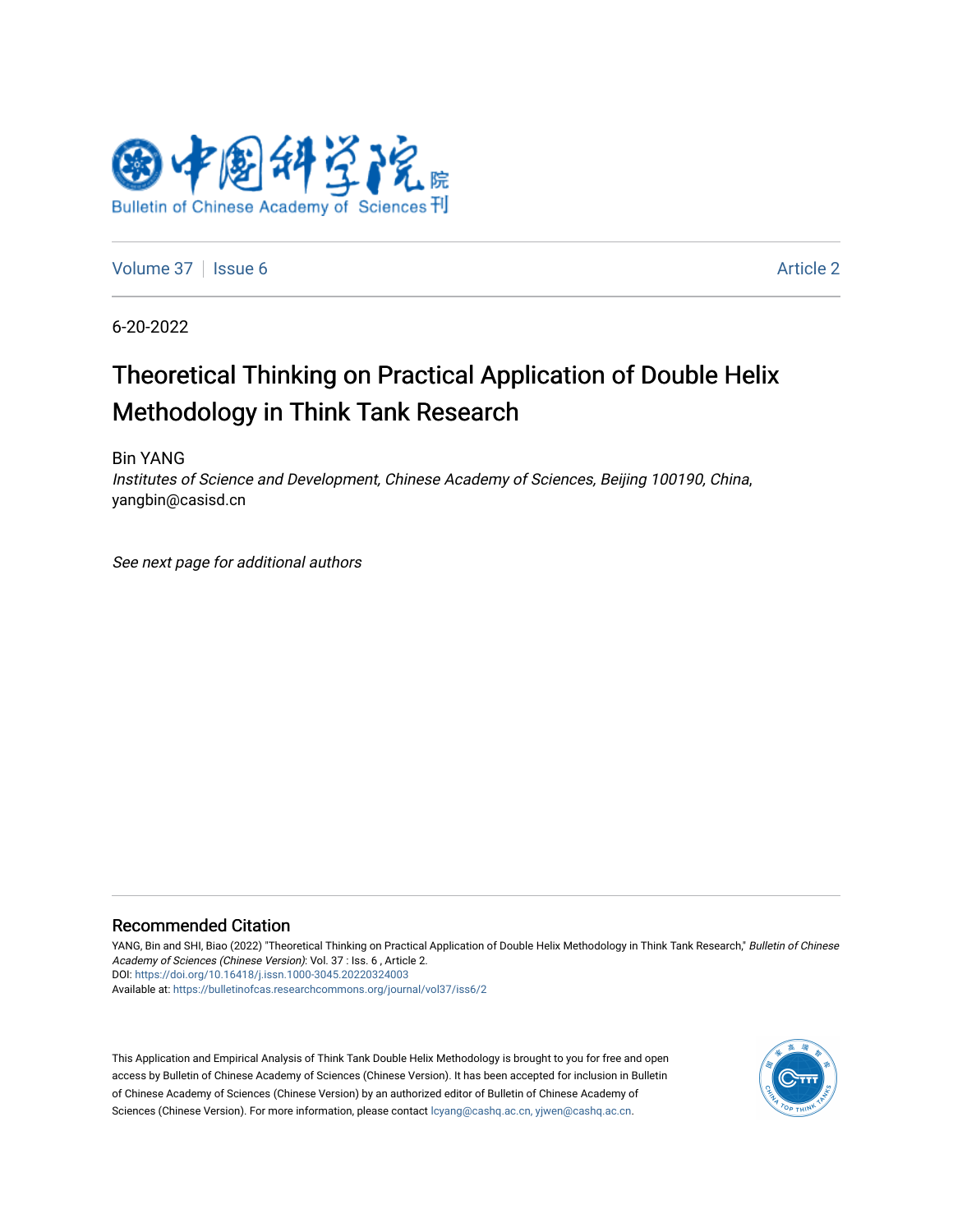### Theoretical Thinking on Practical Application of Double Helix Methodology in Think Tank Research

#### Abstract

The Double Helix Methodology regards think tank research as a relatively independent and special research topic, from the analysis, fusion, and restoration process of think tank research, based on the process fusion method of DIIS and the logical hierarchy method of MIPS iterating with each other, analyzing the spiral coupling relationship between them, and forming a complete and systematic theoretical framework and methodological system from the characteristics of time and space. This methodology comes from the founder's long-term strategic and policy research practice, and is also effectively applied to many national major research projects, national high-end think tank projects and several thematic research fields. There are still many theoretical problems to be discussed in the practical application of the Double Helix Methodology. From the perspective of epistemology, this study puts forward the need to eliminate the misunderstanding in the use of the methodology, understand the real role of the methodology in the work of think tanks, build a solid knowledge foundation and endow professional content according to the research problems. At the practical level, we should master the entry point of Double Helix Methodology in think tank analysis, avoid average force and prevent infinite nesting. From the perspective of the research subject, we should jump out of our own thinking limitations, constantly expand the use scenario of the Double Helix Methodology, and create real think tank value. Thinking about the practical application of the Double Helix Methodology from the theoretical level aims to explore the research law of think tanks, develop new theoretical methods of think tanks, construct the research paradigm of think tanks, and continuously deepen the research of the Double Helix Methodology.

#### Keywords

Double Helix Methodology, decision-making consultation, paradigm, think tank value

#### **Authors**

Bin YANG and Biao SHI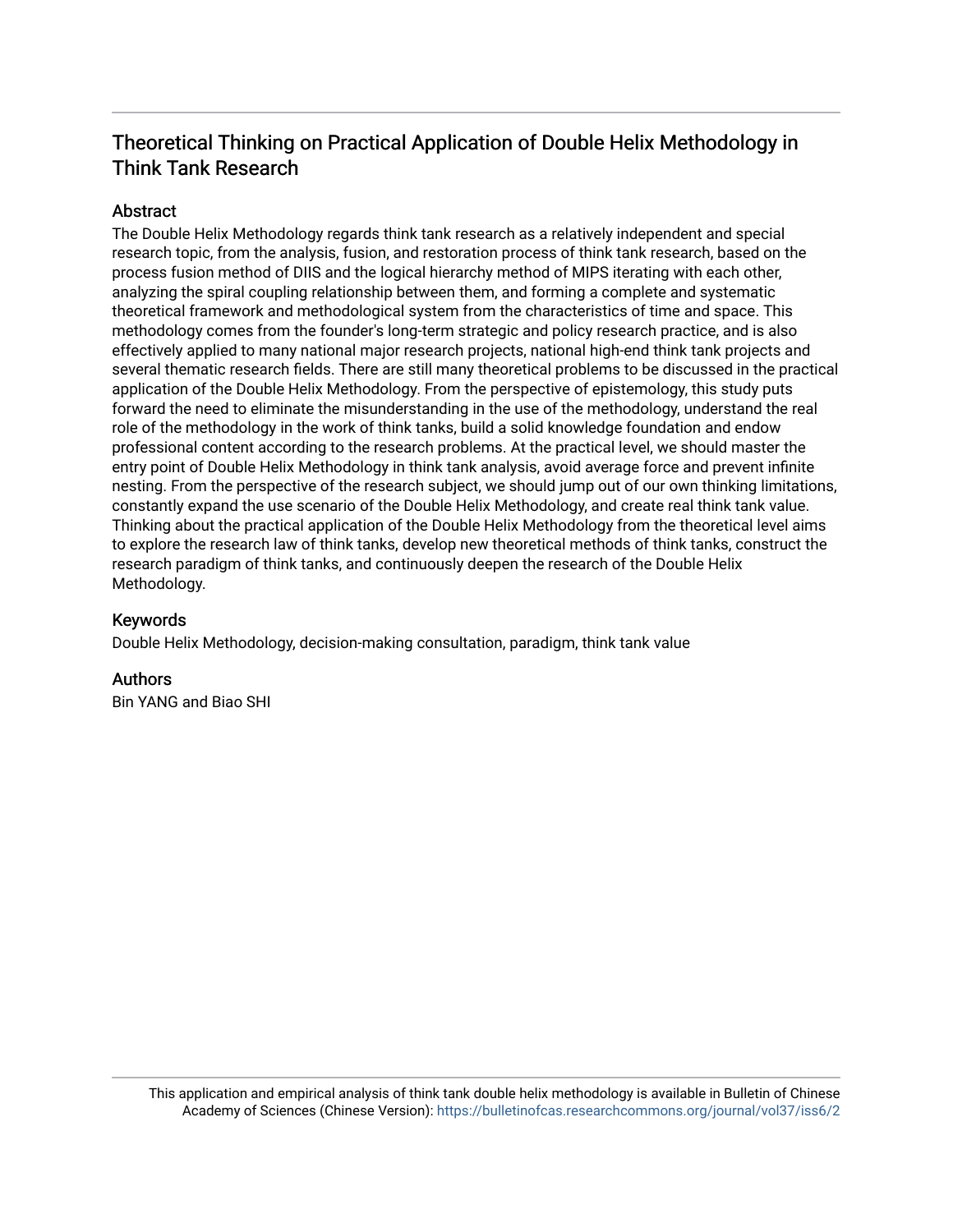#### 专题:智库双螺旋法应用及实证研究 Application and Empirical Analysis of Think Tank Double Helix Methodology

引用格式:杨斌, 石彪. 智库双螺旋法在智库研究实践应用中的理论思考. 中国科学院院刊, 2022, 37(6): 729-735. Yang B, Shi B. Theoretical thinking on practical application of double helix methodology in think tank research. Bulletin of Chinese Academy of Sciences, 2022, 37(6): 729-735. (in Chinese)

# 智库双螺旋法在智库研究 实践应用中的理论思考

#### 杨 斌 石 彪\*

中国科学院科技战略咨询研究院 北京 100190

摘要 智库双螺旋法将智库研究视为一个相对独立且具有特殊性的研究主题,从智库研究的解析、融合和还 原过程,基于 DIIS 的过程融合法和 MIPS 的逻辑层次法相互迭代,分析二者螺旋的耦合关系,并从时空域特 征出发,形成一套完整而又系统的理论框架和方法论体系。该方法来源于创立者长期的战略和政策研究实 践,也有效地应用于多个国家重大研究专项、国家高端智库项目和若干主题研究领域。在智库双螺旋法的实 践应用中还存在诸多需要探讨的理论问题,文章从认识论角度提出需要消除方法使用中的认识误区,理解方 法在智库工作中的真正作用,同时筑牢知识根基,根据研究问题赋予专业内容;在实践层面,要掌握智库 双螺旋法在智库分析中的切入节点,避免平均用力,防止无限嵌套;就研究主体而言,要跳出自身的思维局 限,不断拓展智库双螺旋法的使用场景,创造真正的智库价值。文章从理论层面对智库双螺旋法实践应用的 思考,旨在探究智库研究规律,发展新的智库理论方法,构建智库研究范式,将智库双螺旋法研究不断推向 深入。

关键词 智库双螺旋法,决策咨询,范式,智库价值

DOI 10.16418/j.issn.1000-3045.20220324003

中国特色新型智库的发展迫切需要科学的理论方 法和专门的研究范式,从而为服务决策提供前瞻咨 询建议和系统解决方案,并不断产出高质量的智库 成果。中国科学院科技战略咨询研究院潘教峰根据多 年战略与政策研究的经验和实践,提出智库双螺旋结 构,即智库双螺旋法。智库双螺旋法在智库研究的问 题导向、证据导向和科学导向的内在要求下,将智库 研究外化为解析、融合、还原的外循环过程和"过程 融合法""逻辑层次法"相互作用的内循环过程。 双螺旋研究环节按照"收集数据(data)—揭示信息 (information)—综合研判(intelligence)—形成方 案(solution)" (DIIS)展开; 研究逻辑遵循"机

\* 通信作者 修改稿收到日期:2022年5月20日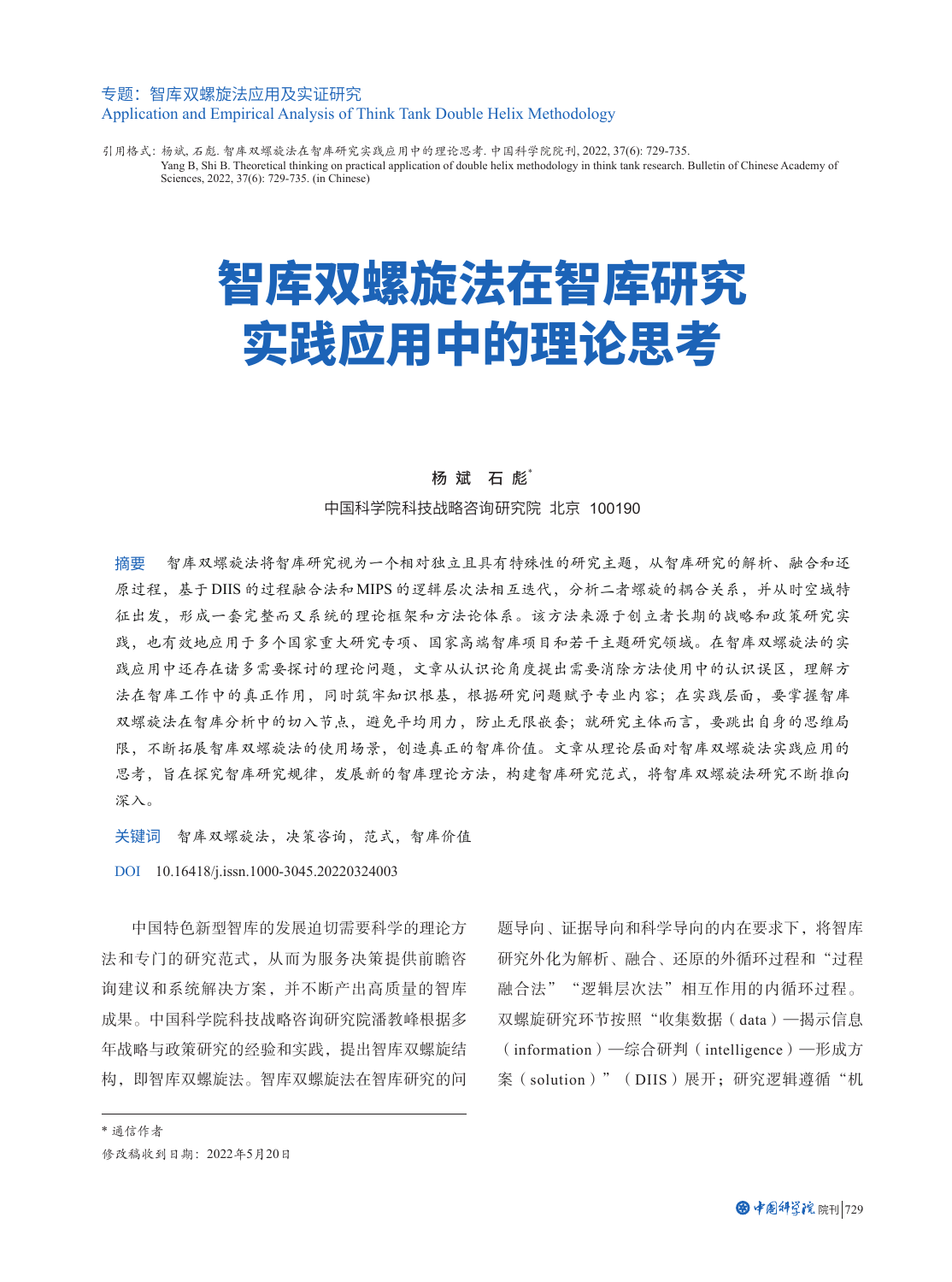理分析(mechanism analysis)—影响分析(impact analysis)—政策分析(policy analysis)—形成方案 (solution)"(MIPS)推演,两者相互嵌合、循环迭 代,并从时空域特征出发,构建对智库研究的完整而 系统的理论框架和方法论体系[1]。智库双螺旋法从认 识论出发,基于哲学角度为整体认识和把握智库问题 提供了"解析一融合一还原"的本源性研究思路;从 方法论出发,基于科学角度总结智库研究的规律,从 研究环节和研究逻辑层面凝练归纳智库研究所需遵循 的规则;从实践论出发,基于应用角度为智库开展对 具体问题的研究提供相应的方法和工具,为智库研究 的解决方案提供支撑[2]。智库双螺旋法为建设中国特 色新型智库提供了认知视角和理论依据,是探索和确 立智库研究范式的一项系统性的、开拓性的工作,其 强大的生命力体现在实践应用中。

#### 1 消除认识误区,科学高效开展智库研究

智库研究实践中,很多人认为没有理论方法依旧 可以进行决策咨询,如果不考虑研究质量和效率,这 种观点本身并没有问题。现实世界中,实践往往先于 理论,这符合辩证法的一般原理。例如:人类管理的 实践比管理作为一门学科的历史要久远得多,因此不 能说没有管理学科人类就不能从事管理活动;区别在 于,有了管理理论和方法后,人类指导管理实践的 效率被大幅提高了,而管理理论中的一些关键假设也 在实践中不断得到验证和完善。早期泰勒的科学管理 用科学化的、标准化的管理方法代替经验管理,大幅 提高了管理效率;福特在 1913 年开发出了世界上第 一条流水线,不但改变了汽车的生产方式,而且对 现代社会和文化起到了巨大的影响;华为公司通过拜 师美国 IBM 公司, 进行组织体系大变革, 培养了服 务于全球客户的能力。反观智库研究理论诞生之前, 智库实践伴随人类文明产生就已存在,例如中国沿承 数千年的"谏议制度"本身就具有决策咨询、辅政治

国的特征。决策咨询制度作为中国传统政治文化的重 要组成部分,渗透融合儒、道、墨、法、阴阳、纵横 各家,百家争鸣、蔚为大观。总之,智库决策咨询在 丰富的实践中不能说没有方法,只是对方法的系统梳 理和提炼总结还不够,过往不自觉的方法使用也可以 产生优秀的智库成果,但很难支撑高效的智库决策咨 询。结合当前建设中国特色新型智库的新要求,探索 智库理论方法,构建智库研究的科学体系就显得尤为 重要。

#### 2 理解方法作用,辩证指导智库应用实践

方法对于智库决策咨询的作用有点类似于欧洲中 世纪之后哲学和自然科学的关系。近代以来,科学 蓬勃发展的动力来源于古希腊哲学家发明的形式逻 辑体系(构建模型的工具)与精密实验手段的普及 (检验模型的方法),科学通过二者得以发现事物之 间存在的因果关系,以认识世界、改造世界[3]。康德 曾说过, "没有科学史的科学哲学是空洞的;没有 科学哲学的科学史是盲目的"[4],旨在说明具体科学 是哲学的基础;哲学为具体科学提供世界观和方法 论的指导。爱因斯坦[3]也曾说过: "认识论同科学的 相互关系是值得注意的,它们互为依存。认识论要是 不与科学接触,就会变成一个空架子。科学要是没有 认识论——只要这真是可以设想的——就是原始的混 乱的东西。"智库双螺旋法和智库决策咨询的关系就 类似于哲学与科学的关系。智库决策咨询在没有系统 化方法体系的支撑下依然可以发生,但往往是盲目 的、混乱的;反之,智库研究科学体系的形成也必然 来源于、依托于丰富的智库实践,否则就是空洞的、 乏味的。潘教峰基于其大量长期智库研究实践经验 (如《创新 2050:科技革命与中国的未来》系列报告 等),在对智库研究基本逻辑体系的系统思考和智库 研究方法创新的基础上,通过反复归纳和演绎,创造 性提出智库双螺旋法。智库双螺旋法渗透了智库科学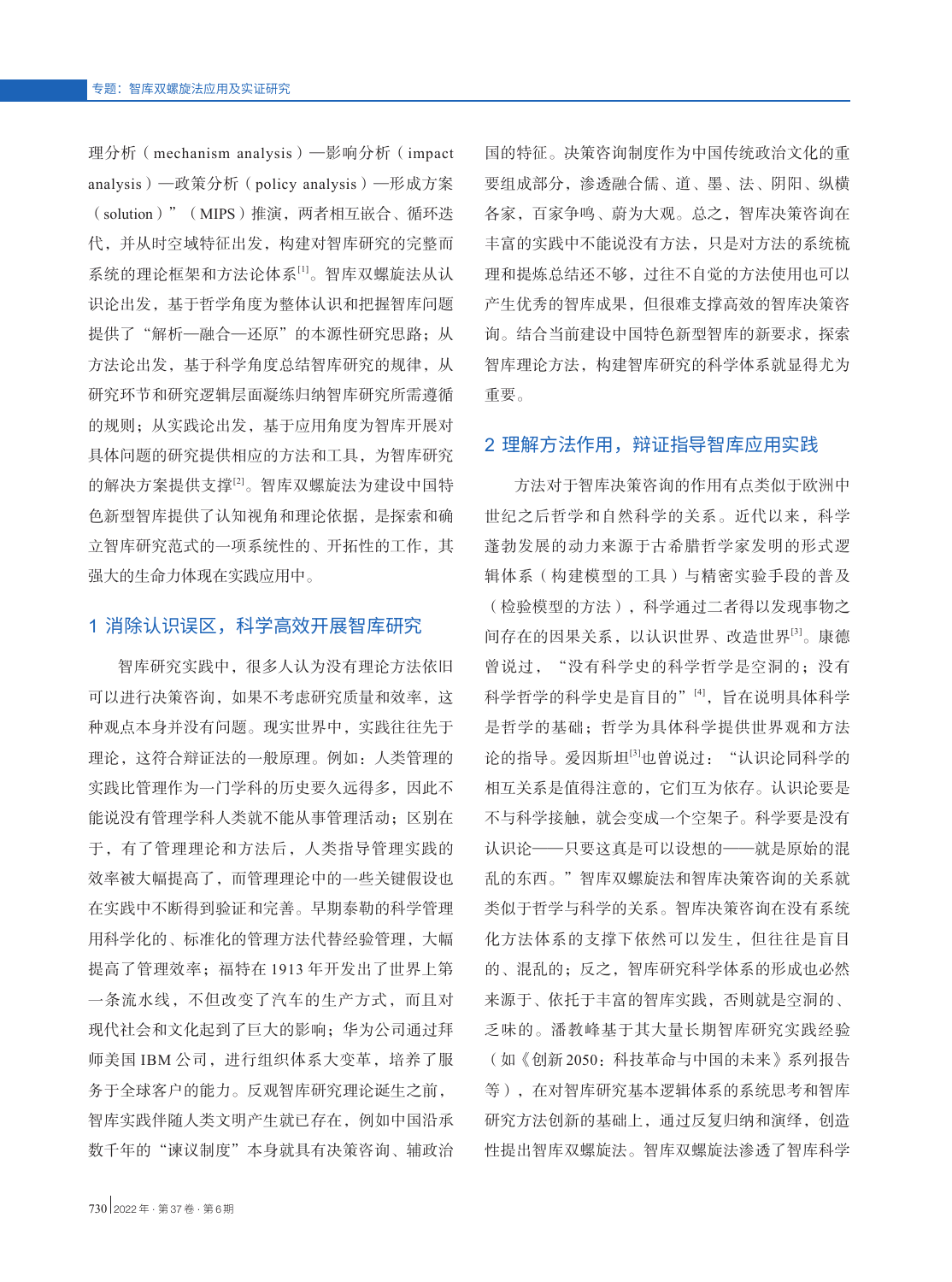理论的研究导向、研究过程和研究逻辑,揭示了如何 在解析事物内在机理的框架下发挥不同工具的作用, 这套方法本身并不具有排他性。例如,在DIIS研究的 不同环节和全过程,依据研究条件需要采用不同的研 究工具和方法,包括文献计量、情景分析、社会调 查、头脑风暴、德尔菲法等,以保证研究的科学性。 智库应用实践正是因为有了这些方法而更加清楚明 了;智库双螺旋法也因为实践而变得有意义。

#### 3 筑牢知识根基,因地制宜赋予具体内容

智库双螺旋法是一套工具,适用于各类智库问 题;但在具体的决策咨询实践中,通过解析后所涉及 的具体问题,则需要依托其所在的领域或行业,以 及背后的学科知识来提供内容。方法只是让方案更科 学、更系统、更有效,并不是说,有了智库理论研究 方法就能一劳永逸、按图索骥地解决所有问题。在具 体智库决策咨询中离不开各类具体知识,也必须不断 地融合各类知识,做出最终的决策判断。例如,在创 新政策研究领域存在不同的视角,其中政策科学提供 了一种理解创新政策的框架和维度,其导向在于优 化政策过程,改善和加强作为社会指挥系统的政策 制定系统,克服政府失灵;但是,对于创新自身的 理解,政策科学却并不能提供答案,而是需要回到创 新本身,研究科技的发展、经济增长方式的变迁及政 府体制机制变革等诸多方面来注入内容,通过科学技 术、经济学与政治学思想融合来提高创新政策研究的 效力。实际上,方法本身并不能提供内容,只是催化 内容, 就像苏格拉底所说的"精神助产术"一样。换 言之,智库双螺旋法只是提供了一个平台、一个工具 箱;基于此,由各个内容提供者开发各类应用,从而 穿透到各类智库问题,找到最适合问题特征的解决路 径,形成决策咨询的良好竞发生态和丰富多彩的智库 成果。中国科学院 2009年陆续发布的《创新 2050: 科 学技术与中国的未来》系列研究报告,在能源、人口

健康、农业、空间与海洋等 18 个重要领域基本厘清了 中国到 2050 年的战略需求,并从中国国情出发设计了 相应的科技发展路线图,这些领域知识各异,但项目 开展的方法却是通用的。

#### 4 掌握切入节点,因事而异运用过程逻辑

现实世界是复杂多变的,智库问题也多种多样, 不同类型的决策咨询问题在使用智库双螺旋法时的 切入点也是不一样的。如果我们将事物分为已知和 未知,再将已知的事物分为已识别的和未识别的,针 对不同的研究对象,研究时的切入点显然也会不同。 ① 决策者和研究者对已识别事物的认知相对清晰, 有明确的共识,如科技强国问题;关键是如何进行解 答,这就需要从解析问题入手,对问题进行鞭辟入里 的分析和分解。② 未识别的已知事物是指已经存在, 但尚未发现或认知,连决策者也莫衷一是甚至不知道 诉求的事物;这就需要从调查研究入手,形成科学的 结论,如大城市雾霾问题等。毛泽东同志就非常重视 调查研究的重要性,他把调查比作"十月怀胎",拿 出的方案是"一朝分娩",强调"没有调查就没有 发言权"<sup>[5]</sup>。③ 至于未知事物, 尚不存在, 但又很重 要,则需要从与其有潜在联系的已知事物出发,其切 入点一般是机理分析,如面向未来的某种预测。智库 双螺旋法中的 MIPS 实际上是研究事物的本体,是认 识事物本身及其规律,理清事物本体和外部的相互关 系,分析事物对其他方面产生的影响,探讨对事物进 行人为干预或政策调节后产生的政策效果,形成智库 问题的解决方案或政策建议。好的智库决策咨询往往 都是根据问题准确选择了合适的切入点,深中肯綮, 从而解决问题,提供答案的。

#### 5 避免平均用力,依据尺度决定适用程度

智库双螺旋法是一整套完整的方法论体系,从解 析问题、融合研究到还原问题,从研究过程到研究逻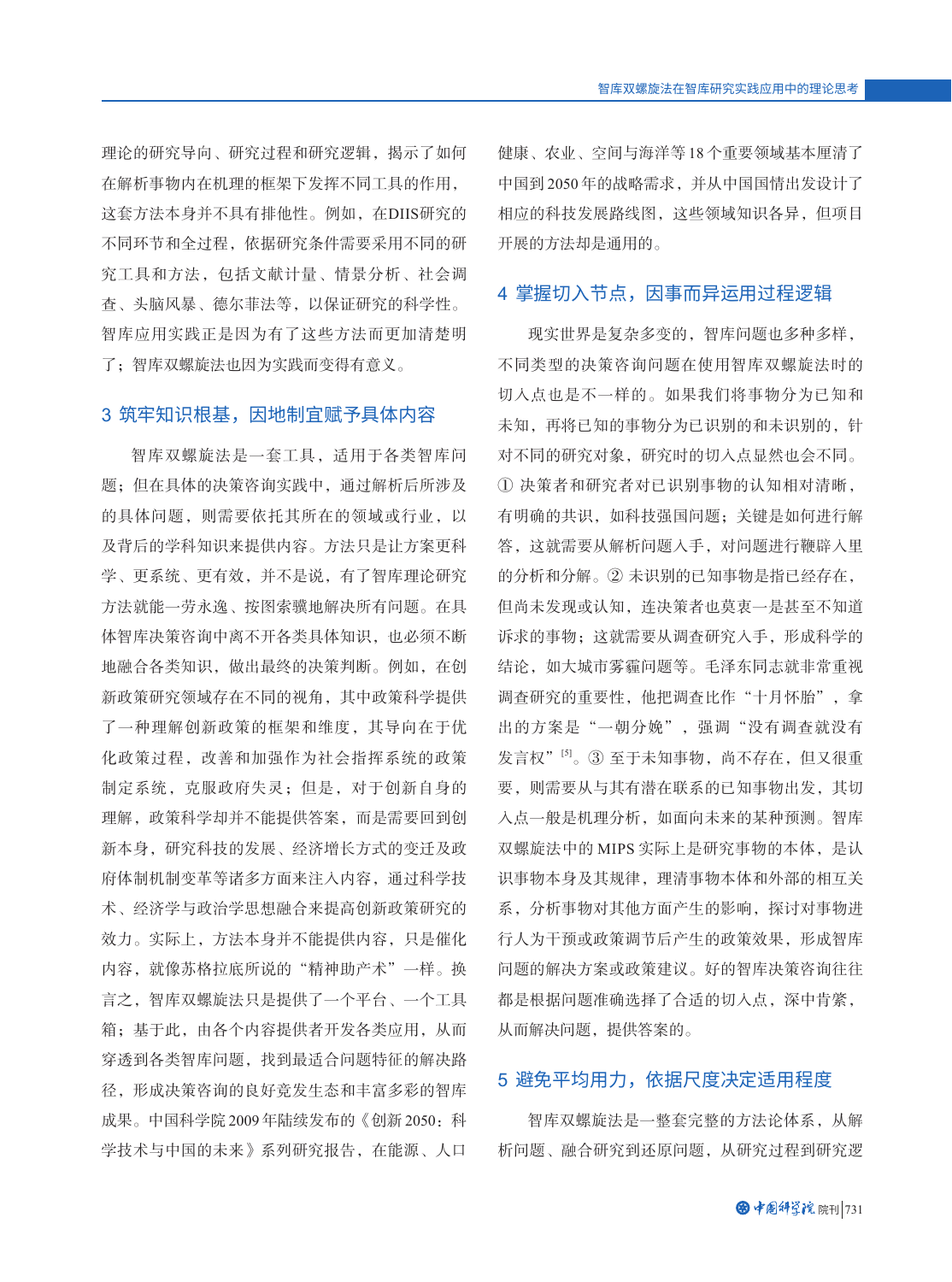辑形成了全流程、全角度、全过程的指导;同时, 也是一种具体的操作方法,通过 DIIS 和 MIPS 双法的 耦合、迭代、交互,最后形成科学化、规范化、系 统性的智库问题解决方案。一个智库咨询问题使用 智库双螺旋法,应结合问题特点和尺度来开展,并 不是要"大而全"地把所有环节和方法都使用了, 那样不现实,也不科学,容易犯教条主义的错误。 不同智库问题因其内在机理和情境差异,在不同环节 体现方法的不同适用程度;在具体应用智库双螺旋法 时,不能平均用力,面面俱到。例如,"怎样构建

'双循环'新发展格局?"这一智库命题,关键是通 过应用智库双螺旋法的机理分析,找准问题关键点进 行破局。因此,MIPS 分析将是研究该命题的主要着 力点。如果将智库问题视为一个系统,那么在系统中 有关系到事物发展的决定因素时,就要抓住"决定因 素"这一核心,并且兼顾其他。习近平总书记强调, 重点领域"牵一发而动全身",关键环节"一子落而 满盘活",并多次强调牵住"牛鼻子"。例如,把科 技创新看作牵动我国发展全局的"牛鼻子", 把疏解 北京非首都功能看作是推动京津冀协同发展的"牛鼻 子"<sup>[6]</sup>。重点突破和整体推进是统一的, 整体推进不 是平均用力、齐头并进,而是要抓住全局的主要矛 盾,抓住事关全局和发展方向的核心问题,找准牵动 全局的"小切口"。

#### 6 防止无限嵌套,根据事理掌握收敛条件

按照智库双螺旋法, DIIS 和 MIPS 在智库 研究问题中是彼此耦合、互相嵌套的,但在使 用 DIIS 和 MIPS 时需要避免无限嵌套。所谓无限嵌 套,就像两面镜子对照所呈现的画面无限延伸一样。 例如,在收集数据、揭示信息、综合研判各个环节都 有机理分析、影响分析和政策分析这 3 个逻辑过程; 而在机理分析、影响分析和政策分析的各个逻辑过 程,也存在收集数据、揭示信息到综合研判的 3 个研 究过程。那么,这里的任何环节,如收集数据阶段所 运用的机理分析是不是还有可能也进入 DIIS 环节—— 这在理论上至少是存在的。为了避免这种无限反复, 在具体使用智库双螺旋法时需要明确初次分析时的主 体和方法的判别:当内循环从研究问题出发,通过基 于"收集数据—揭示信息—综合研判—形成方案"的 过程展开时,各个环节即是主体,MIPS 是每个环节 的方法;反之,通过基于"机理分析—影响分析—政 策分析—形成方案"的逻辑层次展开时, 各个层次是 主体,DIIS 是每个层次的方法;二者嵌套迭代了研 究过程要素和研究内涵要素,螺旋式上升共同完成 "解析—融合—还原"的全过程,收敛于解决方案。 DIIS 和 MIPS 的嵌套和收敛问题在智库双螺旋法应用 于解决复杂问题的过程中是必然存在的,但一般问题

#### 7 跳出思维局限,敢于尝试突破自我设定

通过一层嵌套和螺旋应该就可以解决。

在智库双螺旋法实践应用中,很多研究者在熟悉 和掌握了该方法后,都能够顺理成章地将该方法用于 解释已经完成的智库成果,也就是一般所说的事后分 析。这一点无可厚非,但如果将应用仅仅停留在这个 层面是不够的。智库双螺旋法作为智库研究问题的科 学方法,研究者如果在未来的课题研究中依旧延续 过去的思维和习惯,不能用智库双螺旋法指导新的课 题开展,那就没有起到方法应有的指导和促进研究作 用。一套方法仅仅止于理解,让渡使用,便不能发现 和拓展方法的使用场景及演绎条件。就像历史研究中 有名的"辉格史",它事实上并不是辉格党人所特有 的依照现在来解释过去和历史,它比思想上的偏见更 微妙,是一种任何历史学家都可能陷入其中而又未经 检查的心智习惯[7]。作为一般研究者,更容易囿于偏 见和思维习惯而固守阵地。因此,使用智库双螺旋法 的主要目标应是跳出自身的思维局限和学科窠臼,从 机理分析及历史域、现实域和未来域中超越自我。以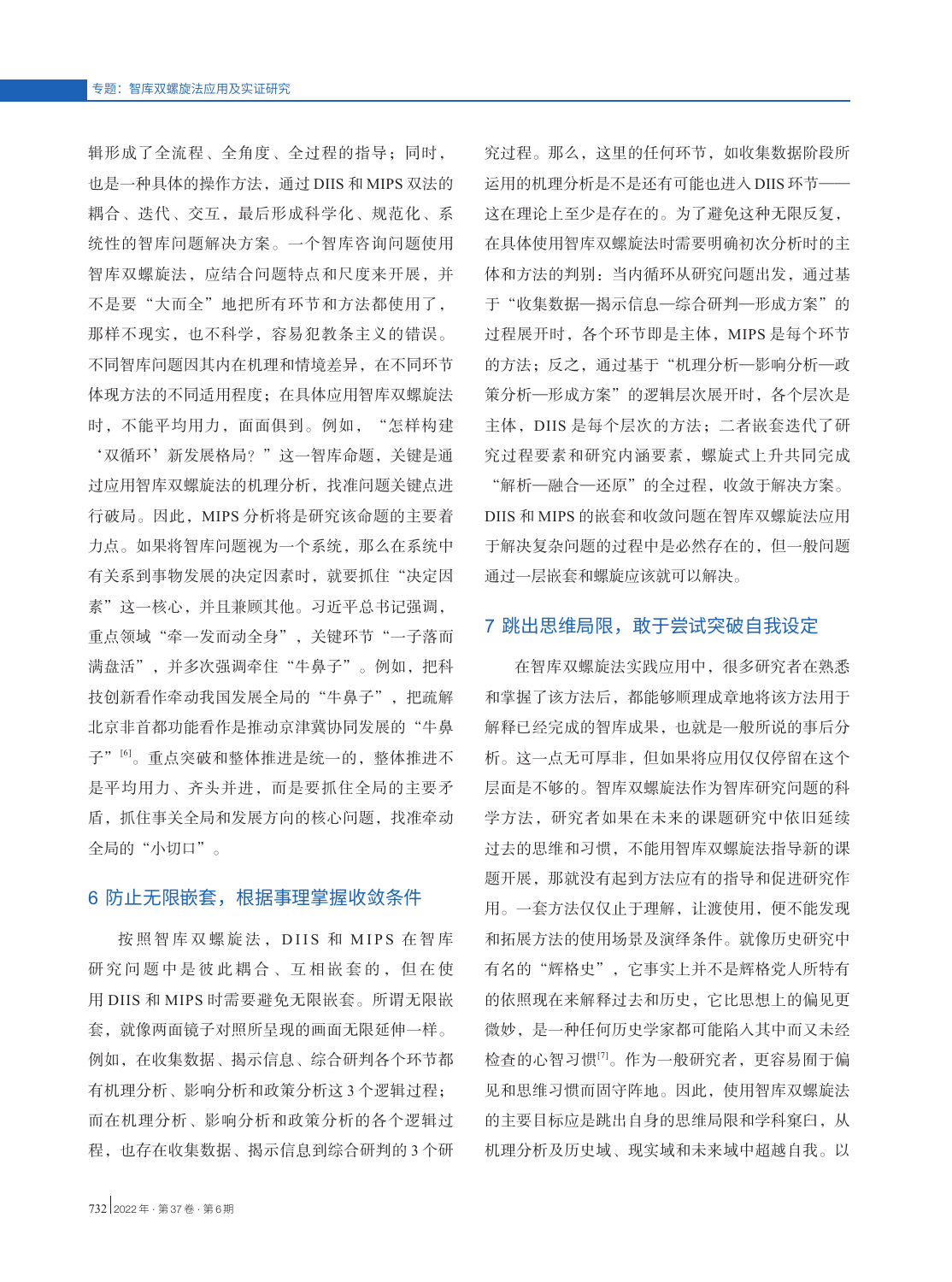一种开放的态度,去发现和阐明过去与现在之间的差 异;并以这种方式扮演一个透视二者的中介,从而推 演未来,科学决策。

#### 8 切勿形而上学,服务决策创造智库价值

智库双螺旋法的最终旨归,在于创造智库价值。 科学的理论方法对于智库研究如虎添翼,但这并非智 库建设的最终目标。智库工作中,关键的一点是政策 研究在现实中的应用,实现政策目标和价值输出,从 而扩大智库影响力,造福人类和社会。智库双螺旋法 在理解智库定位、功能和作用,保证政策输出的质 量,确保成果的中立性,以及系统地组织智库研究扩 大影响力等方面,能够提供认知视角和理论依据。从 智库双螺旋法结构可以看出,智库研究既是基于学科 领域的专业研究工作,也是基于问题研究和专家智慧 的综合集成工作,更是具有系统性、工程性的组织管 理工作<sup>[8]</sup>。在智库研究工作中,透过纷繁复杂的现象 看到事物本质,把握问题、带动专家、集成智慧,找 到解决问题钥匙的、具有丰富经验和惊人洞察力与思 考力的智库人物,才是智库研究质量的重要保障。基 于正确的价值、开放的思维、科学的方法,并通过对 事实的客观分析并获得结论,是开展智库研究项目、 保证智库成果独立性的基本前提;而最终通过设定议 程、引领讨论、设计政策 3 个环节,得以提升智库影 响力。智库双螺旋法已经在提高智库研究质量、独立 性和影响力方面做出了有益的尝试,我们只有在实践 中不断探究智库研究规律,发展新的智库理论方法, 构建智库研究范式,才能不断创造智库价值。

#### 参考文献

- 1 潘教峰. 智库研究的双螺旋结构. 中国科学院院刊, 2020, 35(7): 907-916.
	- Pan J F. Double helix structure of think tank research. Bulletin

of Chinese Academy of Sciences, 2020, 35(7): 907-916. (in Chinese)

 2 潘教峰. 以智库双螺旋法为范式,推动智库科学化发展. 中国科学报, 2021-09-28(04). Pan J F. Promote the scientific development of think tanks with the double helix methodology of think tanks as a paradigm.

China Science Daily, 2021-09-28(04). (in Chinese)

 3 爱因斯坦. 爱因斯坦文集. 许良英, 译. 北京: 商务印书馆, 2009.

 Einstein. Einstein Anthology. Translated by Xu L Y. Beijing: Commercial Press, 2009. (in Chinese)

 4 伊姆雷·拉卡托斯.科学研究纲领方法论. 兰征, 译. 上海: 上 海译文出版社, 2005. Imre Lakatos. Methodology of Scientific Research Program. Translated by Lan Z. Shanghai: Shanghai Translation

Publishing House, 2005. (in Chinese)

 5 毛泽东. 毛泽东选集(第1卷). 北京: 人民出版社, 1991: 109.

 Mao Z D. Mao's selected works(Volume 1). Beijing: People's Publishing House, 1991:109. (in Chinese)

 6 中共中央宣传部. 习近平总书记系列重要讲话读本. 北京: 学习出版社, 人民出版社, 2014. Publicity Department of the CPC Central Committee. Reader

of General Secretary Xi Jinping's Series of Important Speeches. Beijing: Learning Press, People's Publishing House, 2014. (in Chinese)

 7 巴特菲尔特. 历史的辉格解释. 张岳明, 刘北成, 译. 北京: 商务印书馆, 2012.

 Butterfield. Whig Interpretation of History. Translated by Zhang Y M, Liu B C. Beijing: Commercial Press, 2012. (in Chinese)

 8 潘教峰, 鲁晓, 刘慧晖. 智库双螺旋法的"十个关键问 题". 中国科学院院刊, 2022, 37(2): 141-152.

 Pan J F, Lu X, Liu H H. "Ten key issues" of think tank double helix methodology. Bulletin of Chinese Academy of Sciences, 2022, 37(2): 141-152. (in Chinese)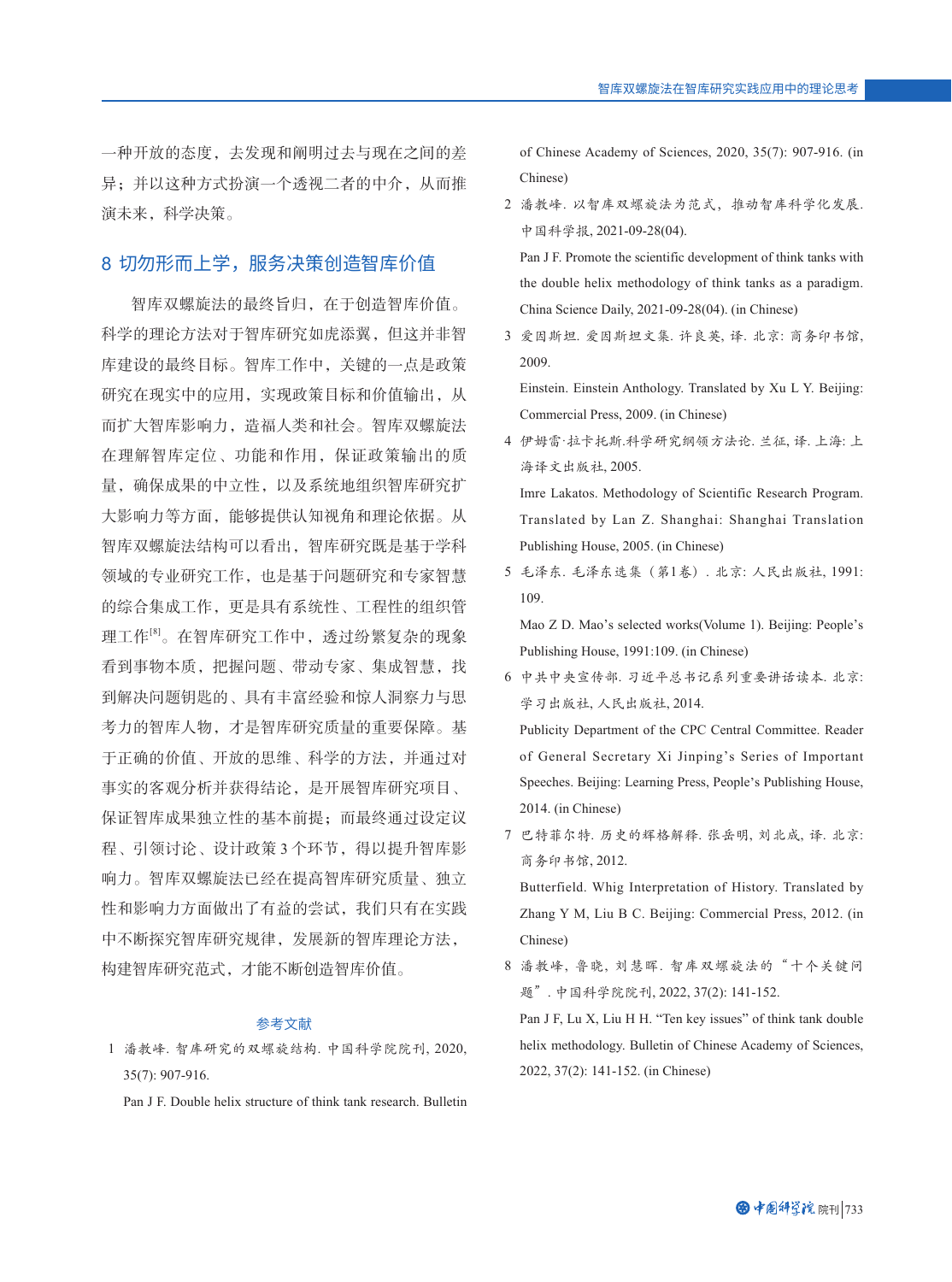## **Theoretical Thinking on Practical Application of Double Helix Methodology in Think Tank Research**

#### YANG Bin SHI Biao\*

(Institutes of Science and Development, Chinese Academy of Sciences, Beijing 100190, China)

**Abstract** The Double Helix Methodology regards think tank research as a relatively independent and special research topic, from the analysis, fusion, and restoration process of think tank research, based on the process fusion method of DIIS and the logical hierarchy method of MIPS iterating with each other, analyzing the spiral coupling relationship between them, and forming a complete and systematic theoretical framework and methodological system from the characteristics of time and space. This methodology comes from the founder's long-term strategic and policy research practice, and is also effectively applied to many national major research projects, national high-end think tank projects and several thematic research fields. There are still many theoretical problems to be discussed in the practical application of the Double Helix Methodology. From the perspective of epistemology, this study puts forward the need to eliminate the misunderstanding in the use of the methodology, understand the real role of the methodology in the work of think tanks, build a solid knowledge foundation and endow professional content according to the research problems. At the practical level, we should master the entry point of Double Helix Methodology in think tank analysis, avoid average force and prevent infinite nesting. From the perspective of the research subject, we should jump out of our own thinking limitations, constantly expand the use scenario of the Double Helix Methodology, and create real think tank value. Thinking about the practical application of the Double Helix Methodology from the theoretical level aims to explore the research law of think tanks, develop new theoretical methods of think tanks, construct the research paradigm of think tanks, and continuously deepen the research of the Double Helix Methodology.

**Keywords** Double Helix Methodology, decision-making consultation, paradigm, think tank value



杨 斌 中国科学院科技战略咨询研究院创新副研究员。主要研究领域:科学学与科技政策、创新 发展政策、高技术产业和高技术开发区发展政策等。主持和参与国家重点研发计划、国家自然科学 基金、中国科学院战略性先导科技专项,以及中国科学技术协会和地方政府委托项目 40 多项,并 为科技部火炬中心国家高新区综合评价工作提供支撑。发表学术论文 30 余篇,主笔的研究报告、 政策建议 50余篇,合著和主编专著6部。E-mail: yangbin@casisd.cn

**YANG Bin** Associate Professor of Institutes of Science and Development, Chinese Academy of Sciences (CAS). His research focuses on science of sciences and science & technology policy, innovation and development policy, development policies of high-tech industries and high-tech development zones, etc. In recent years, he has mainly undertaken and participated more than 40 major projects including the National Basic Research Program of

China, National Natural Science Foundation of China, the Strategic Priority Research Program of CAS, Projects entrusted by China Association of Science and Technology and local governments, and fully supported for the comprehensive evaluation of the national high tech Zones of the torch center of the Ministry of science and technology. He has published more than 30 papers and 6 monographs or co-authors, and written more than 50 research reports and policy suggestions. E-mail: yangbin@casisd.cn

<sup>\*</sup>Corresponding author